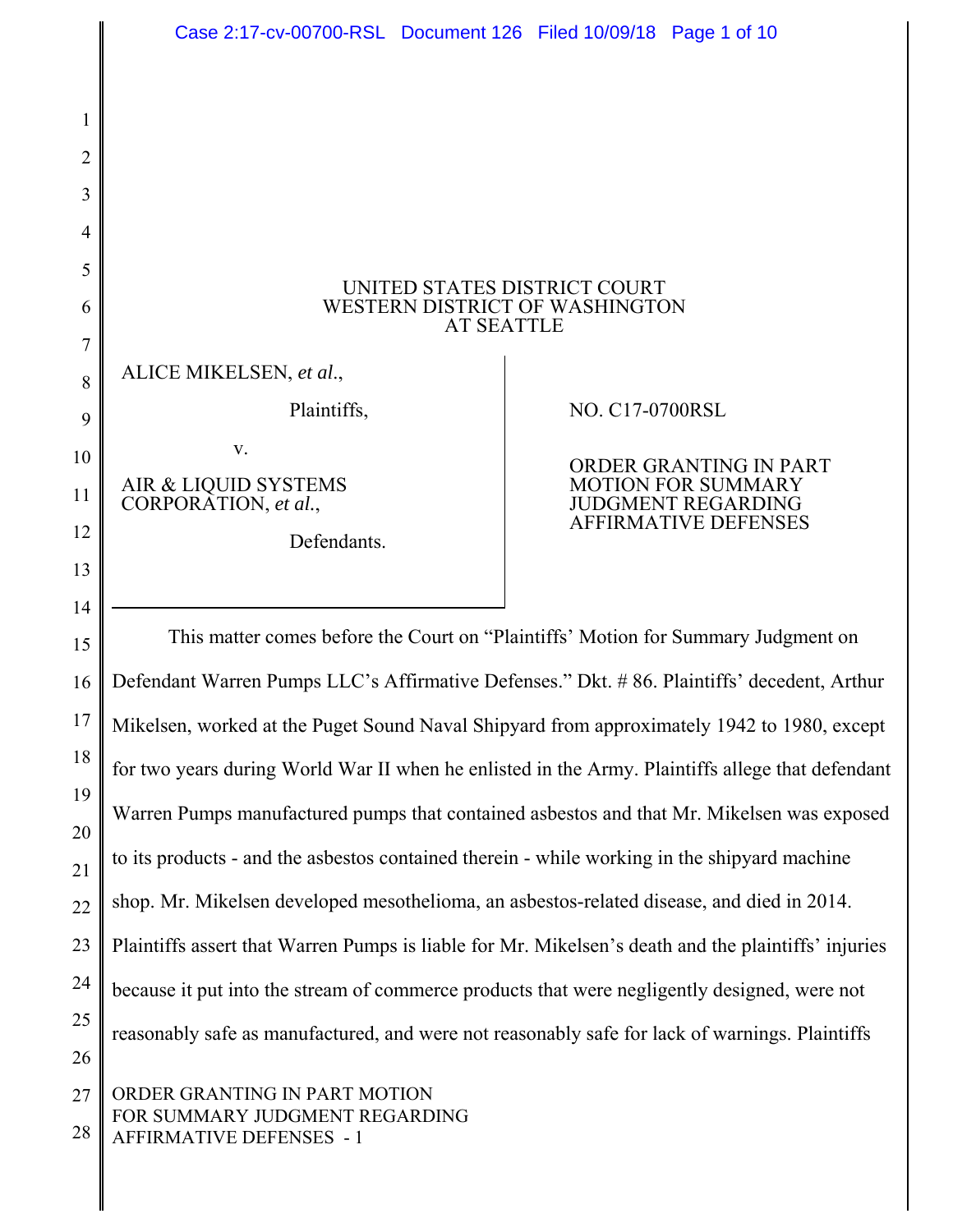also assert that Warren Pumps is liable because it failed to reasonably inspect, test, warn, instruct, monitor, and/or recall the products. Warren Pumps asserted a number of affirmative defenses, six of which are at issue in this motion. Plaintiffs seek summary judgment on defendant's failure to mitigate, contributory negligence, assumption of risk, sophisticated purchaser, intervening/superceding cause, and government contractor defenses.

7 8 9 10 11 12 13 14 15 16 17 18 19 20 21 22 23 24 25 26 27 Summary judgment is appropriate when, viewing the facts in the light most favorable to the nonmoving party, there is no genuine issue of material fact that would preclude the entry of judgment as a matter of law. The party seeking summary dismissal of the case "bears the initial responsibility of informing the district court of the basis for its motion" (Celotex Corp. v. Catrett, 477 U.S. 317, 323 (1986)) and "citing to particular parts of materials in the record" that show the absence of a genuine issue of material fact (Fed. R. Civ. P. 56(c)). Once the moving party has satisfied its burden, it is entitled to summary judgment if the non-moving party fails to designate "specific facts showing that there is a genuine issue for trial." Celotex Corp., 477 U.S. at 324. The Court will "view the evidence in the light most favorable to the nonmoving party ... and draw all reasonable inferences in that party's favor." Krechman v. County of Riverside, 723 F.3d 1104, 1109 (9th Cir. 2013). Although the Court must reserve for the jury genuine issues regarding credibility, the weight of the evidence, and legitimate inferences, the "mere existence of a scintilla of evidence in support of the non-moving party's position will be insufficient" to avoid judgment. City of Pomona v. SQM N. Am. Corp., 750 F.3d 1036, 1049 (9th Cir. 2014); Anderson v. Liberty Lobby, Inc., 477 U.S. 242, 252 (1986). Factual disputes whose resolution would not affect the outcome of the suit are irrelevant to the consideration of a motion for summary judgment. S. Cal. Darts Ass'n v. Zaffina, 762 F.3d 921, 925 (9th Cir. 2014). In other ORDER GRANTING IN PART MOTION FOR SUMMARY JUDGMENT REGARDING

28 AFFIRMATIVE DEFENSES - 2

1

2

3

4

5

6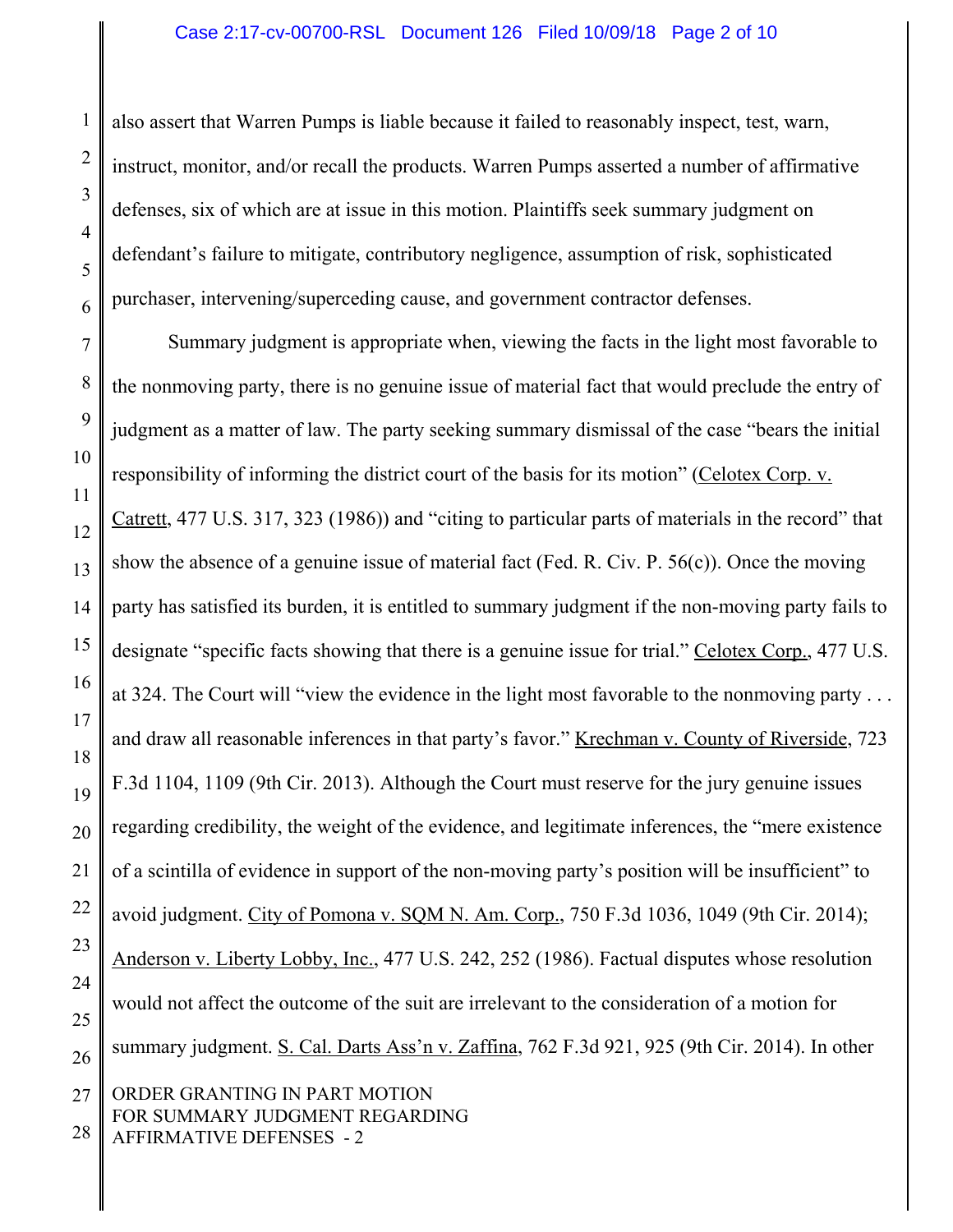words, summary judgment should be granted where the nonmoving party fails to offer evidence from which a reasonable jury could return a verdict in its favor. FreecycleSunnyvale v. Freecycle Network, 626 F.3d 509, 514 (9th Cir. 2010).

Having reviewed the memoranda, declarations, and exhibits submitted by the parties<sup>1</sup> and taking the evidence in the light most favorable to defendant, the Court finds as follows:

# **A. Failure to Mitigate**

Warren Pumps does not oppose plaintiffs' motion with regards to an alleged failure to mitigate.

# **B. Contributory Negligence and Assumption of Risk**

Warren Pumps argues that there is sufficient evidence "to raise an issue of fact that Mr. Mikelsen knew, or should have known, that asbestos was hazardous[] and disregarded protocols designed to reduce that risk." Dkt. # 101 at 8. No citation to the record is provided, and the Court is unaware of any evidence that Mr. Mikelsen knew or had reason to know of the risks posed by asbestos-containing products in the workplace. Warren Pumps has taken the position in this litigation that it, the manufacturer, was unaware of the dangers of asbestos until decades after Mr. Mikelsen began working in the machine shop. The shop superintendent, who began working at the shipyard in 1940, was unaware of any asbestos-related safety protocols until the early 1970s. Warren Pumps makes no attempt to explain how Mr. Mikelsen would have known or should have known what the manufacturer of the products and his superintendent did not. In the absence of any evidence of comparative fault on Mr. Mikelsen's part, Warren

1

<sup>&</sup>lt;sup>1</sup> This matter can be decided on the papers submitted. The parties' requests for oral argument are DENIED.

ORDER GRANTING IN PART MOTION FOR SUMMARY JUDGMENT REGARDING AFFIRMATIVE DEFENSES - 3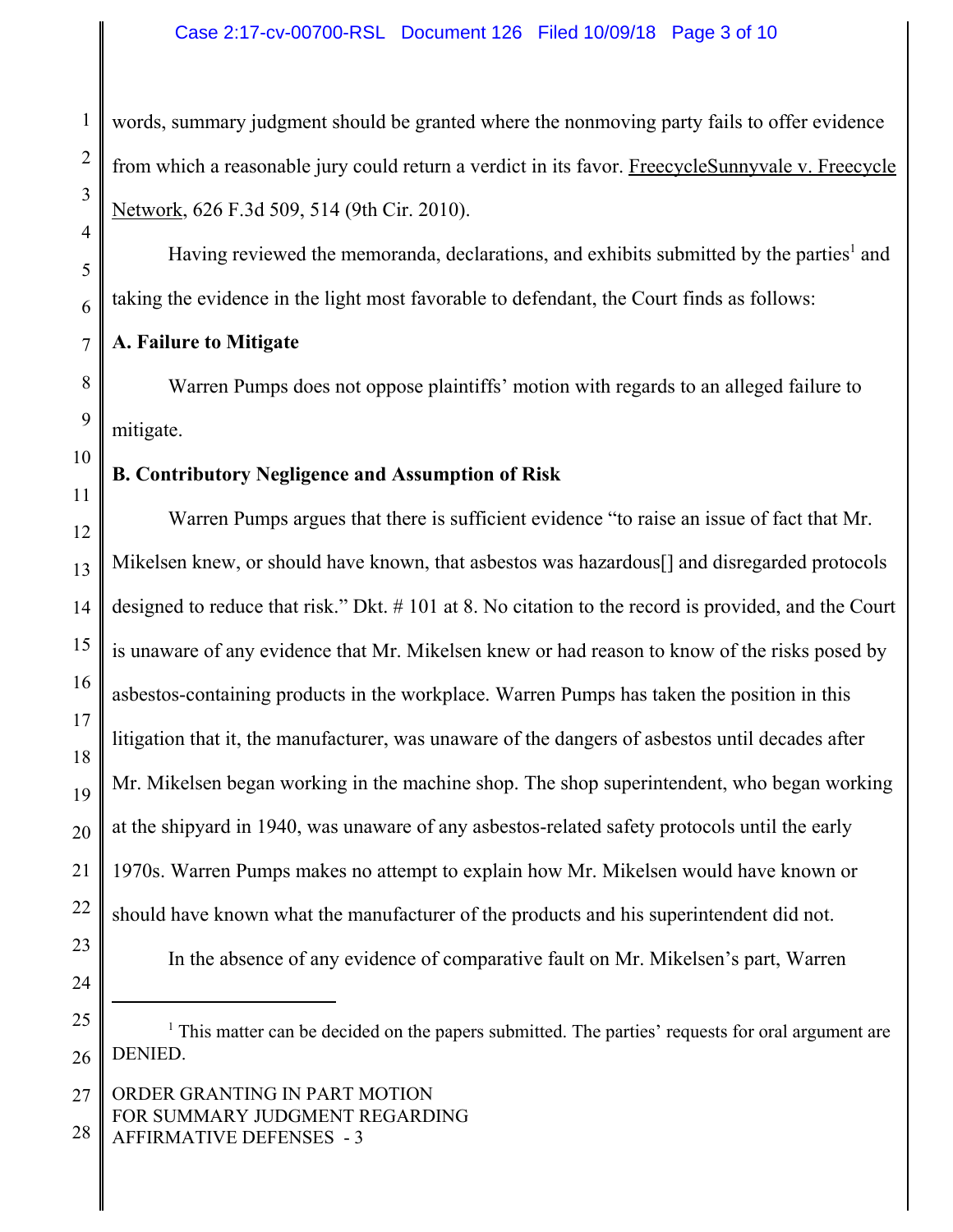1 2 Pumps offers evidence that his employer, the United States Navy, knew of the potential hazards of asbestos throughout Mr. Mikelsen's tenure and argues that the employer's knowledge should be imputed to the employee. No cases or other authority are provided in support of this argument, and the Court finds it untenable. One who is unaware of a hazard does not assume the risk of injury or otherwise act unreasonably simply because a third party has knowledge of the risk. Unless Warren Pumps can show that Mr. Mikelsen was aware of the dangers of the asbestos to which he was exposed or that he knew of but ignored warnings and safety protocols, it cannot succeed on its comparative negligence and assumption of risk defenses. Having failed to produce any such evidence, these defenses are properly dismissed at this stage of the proceeding.

## **C. Sophisticated Purchaser**

Warren Pumps' eleventh affirmative defense reads:

Decedent Arthur Mikelsen was employed by knowledgeable and sophisticated employers, and any alleged duty Warren may have had to warn Decedent of any potential risks incident to use of Warren products, which duty is denied, was discharged by all said employers' intervening duty to give any required warnings.

Dkt. # 17-1 at 137. Although Warren Pumps recites the law regarding the duty to warn a sophisticated end user of a product, it does not argue or provide any evidence that Mr. Mikelsen was himself sophisticated regarding the hazards of the product at issue. Rather, Warren Pumps argues that his employer, the United States Navy, was a sophisticated purchaser and acted as an intermediary between Warren Pumps and Mr. Mikelsen. Defendant asserts that the Navy knew of the hazards of asbestos since the 1920s and had developed protocols for protecting naval shipyard workers, that Mr. Mikelsen was a trained machinist working in the shipyard, and that it

#### 27 28 ORDER GRANTING IN PART MOTION FOR SUMMARY JUDGMENT REGARDING AFFIRMATIVE DEFENSES - 4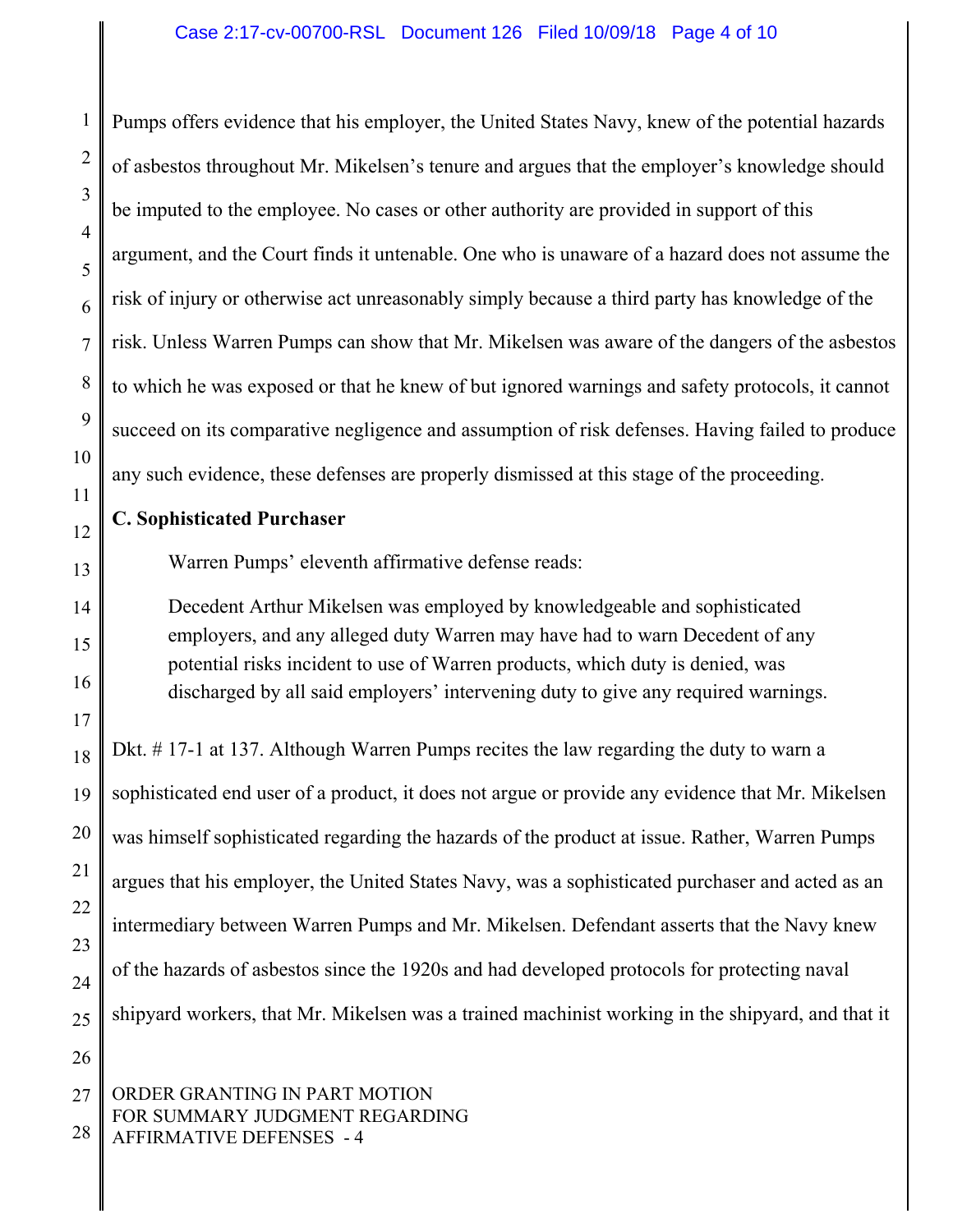was therefore "reasonable for Warren to conclude that [the] Navy would adhere to those protocols and train machinists, such as Mr. Mikelsen, to protect themselves from exposure to those products." Dkt. # 101 at 7.

5 6 7 8 9 10 11 12 13 For purposes of this motion, the Court assumes that the sophisticated purchaser defense is available in the context of asbestos-related injuries under both Washington and maritime law.<sup>2</sup> The defense applies, however, only where the manufacturer has supplied to the employer all the information necessary to make its product safe for use by the end user and has "reasonable assurance that the information will reach those whose safety depends upon their having it." Restatement (Second) of Torts, § 388, comment n (1965). In the asbestos context, courts have generally found "that a defendant manufacturer's passive reliance on the employer to provide warnings is insufficient to trigger the sophisticated purchaser defense." Cabasug v. Crane Co.,

15

1

2

3

4

25 26 Jack v. Borg-Warner Morse Tec, LLC, C17-0537JLR, 2018 WL 4409800 at \*27 (W.D. Wash. Sept. 17, 2018).

<sup>14</sup>

 $2^{2}$  As recently summarized by the Honorable James L. Robart:

<sup>16</sup> 17 18 19 20 21 22 23 24 Washington case law on the sophisticated purchaser or learned intermediary doctrine centers almost exclusively on the pharmaceutical context. See Taylor v. Intuitive Surgical, Inc., [187 Wn.2d 743, 757-58 (2017)]. But Washington courts have recognized a variant of the sophisticated purchaser doctrine in toxic tort claims, where a manufacturer or supplier of the products alleged to have caused the plaintiff's injuries warns the plaintiff's intermediary or employer of the products' dangerous propensities. See, e.g., Reed v. Pennwalt Corp., [22 Wn. App. 718 (1979)]. In Reed, the Washington Court of Appeals held that a caustic soda manufacturer was not required to warn the employees of a food processing plant of the product's hazards; the manufacturer fulfilled its duty by warning the plaintiff's employer, which purchased the soda and had exclusive control over its use in the plant. Id. at [724-25]. As the Reed court explained, such limitations on manufacturer liability "[are] particularly appropriate when...the intermediate buyer is a large industrial concern with its own safety programs and method of product distribution and where the manufacturer may have no effective means of communicating the warnings to the ultimate user." Id. at [724].

<sup>27</sup> ORDER GRANTING IN PART MOTION FOR SUMMARY JUDGMENT REGARDING

<sup>28</sup> AFFIRMATIVE DEFENSES - 5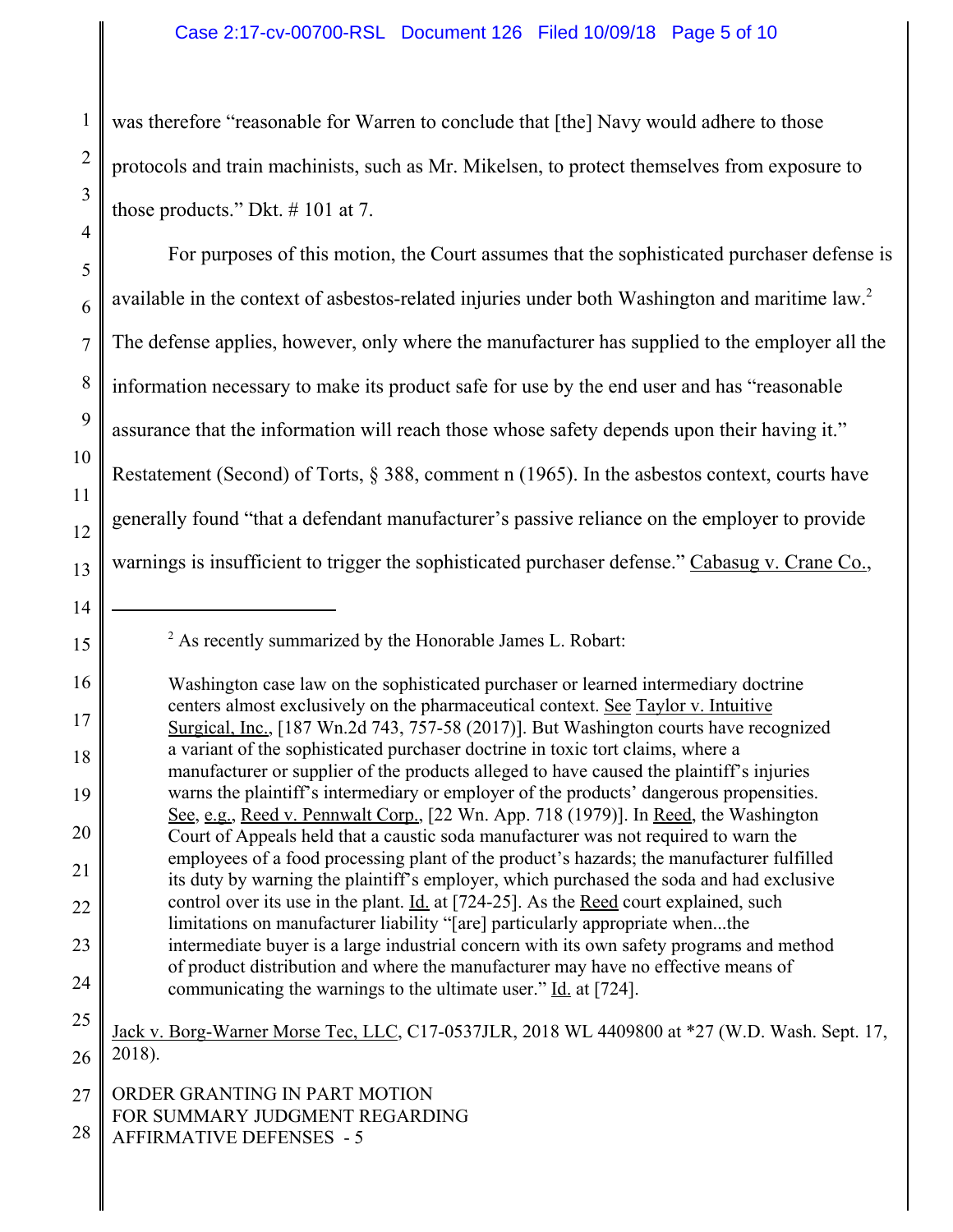1 2 988 F. Supp.2d 1216, 1227 (D. Haw. 2013) (collecting cases). Having reviewed the record in this matter, the Court adopts the holding in Cabasug:

[A]lthough Defendant[ has] presented reams of evidence regarding the Navy's knowledge of the dangers of asbestos, [it has] presented no evidence that Defendant<sup>[]</sup> (1) provided any warnings to the Navy regarding asbestos; (2) determined the Navy's knowledge of the dangers of asbestos; or (3) determined or otherwise reasonably concluded that the Navy would provide warnings to its employees regarding the dangers of asbestos. In other words, there is no evidence that Defendants were aware of the Navy's knowledge of the dangers of asbestos, or had any basis to form the reasonable belief that the Navy would take affirmative steps to warn its employees. Given the complete lack of evidence suggesting that Defendants reasonably relied on the Navy, the court finds that Defendants cannot establish the sophisticated purchaser defense.

988 F. Supp. 2d at 1228.

3

4

5

6

7

8

9

10

11

12

13

14

# **D. Intervening or Superceding Cause**

15 16 17 18 19 20 21 22 23 24 25 26 Warren Pumps asserts that the Navy and/or other manufacturers of asbestos containing products failed to warn or protect Mr. Mikelsen and that such failures were the superceding cause of any injuries he suffered. To absolve Warren Pumps of liability for its own negligence, the intervening negligence must "be so extraordinary or unexpected that it falls outside the realm of reasonably foreseeable events" (Hoglund v. Raymark Indus., Inc., 50 Wn. App. 360, 371 (1987)), it must operate independently of the negligence of the original tortfeasor (Campbell  $v$ . ITE Imperial Corp., 107 Wn.2d 807, 813 (1987)), and it must produce a "harm different in kind from that which would otherwise have resulted from the actor's negligence" (Stolt Achievement, Ltd. v. Dredge B.E. LINDHOLM, 447 F.3d 60, 368 n.25 (5th Cir. 2006)). Warren Pumps has not shown that any of these elements is satisfied. The fact that an employer did not deconstruct and

27 28 ORDER GRANTING IN PART MOTION FOR SUMMARY JUDGMENT REGARDING AFFIRMATIVE DEFENSES - 6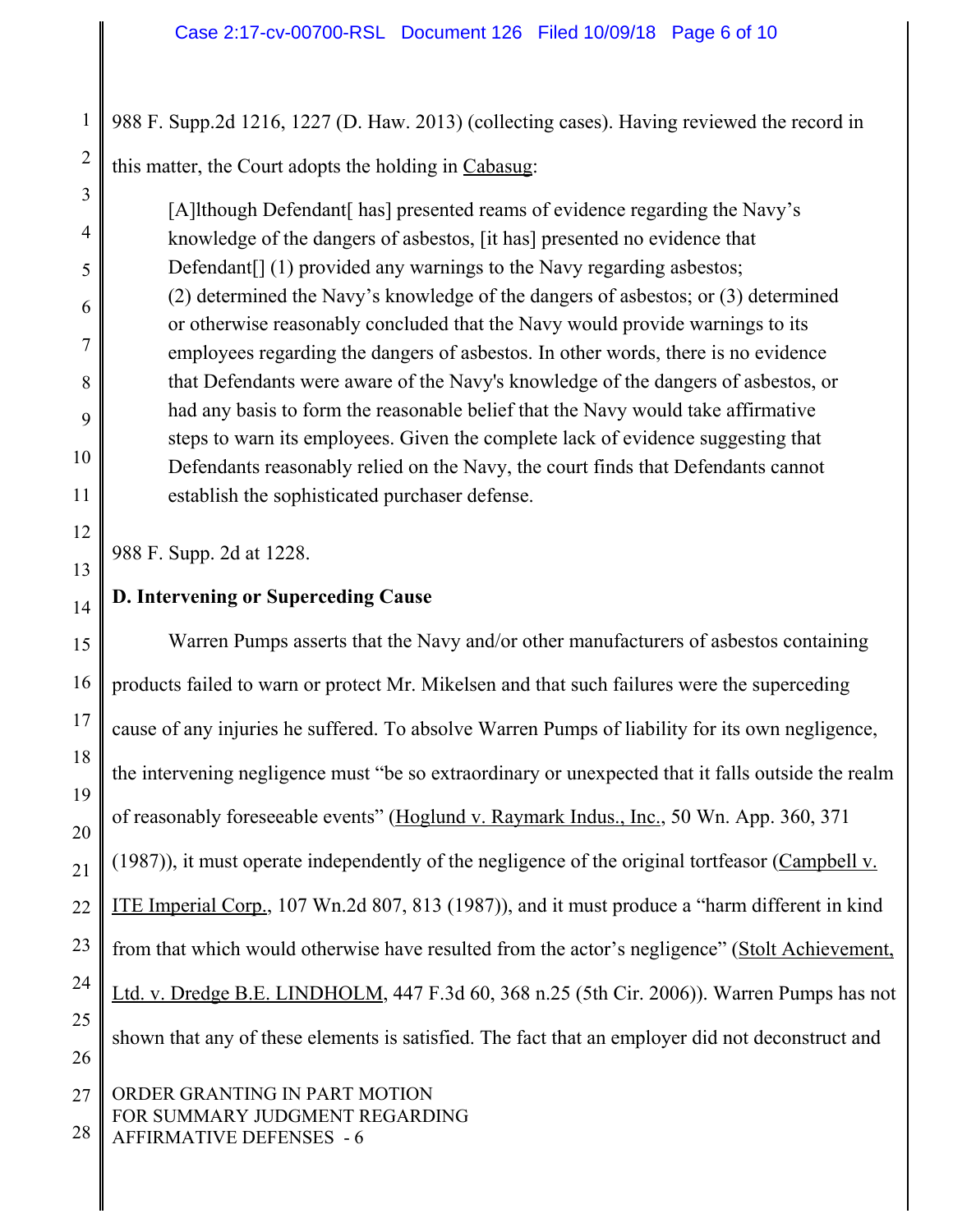1 2 3 4 5 6 7 8 9 10 11 12 13 14 test each component of a product purchased for use in the workplace in order to generate its own warning labels and safety protocols was neither extraordinary nor unexpected.<sup>3</sup> Even if one could debate the foreseeability of the Navy's conduct, the alleged negligence of Warren Pumps, the other manufacturers, and the Navy are all of the same kind (a failure to warn shipyard employees of the hazards of asbestos exposure) and caused the same injury (asbestos inhalation and disease). That Mr. Mikelsen's mesothelioma may have had more than one proximate cause (or more than one substantial contributing factor) does not mean that the concurrent negligence of third parties intervened in such a way that it broke the chain of causation between Warren Pumps' actions and Mr. Mikelsen's injury. If plaintiffs are able to establish causation, no reasonable juror could find that the potentially contributory negligence of the Navy or other manufacturers superceded Warren Pumps' alleged conduct as the cause of Mr. Mikelsen's mesothelioma.

### 15 **E. Government Contractor Immunity**

Warren Pumps argues that, as a supplier of military equipment, it is immune from liability for alleged defects in the design or manufacture of the equipment under the "government contractor" defense.

The government contractor defense is by now an established component of federal common law, but it was first recognized by the Supreme Court [thirty] years ago in Boyle v. United Techs. Corp., 487 U.S. 500 [] (1988). The defense is

16

17

18

19

20

21

AFFIRMATIVE DEFENSES - 7

<sup>22</sup>

<sup>23</sup> 24 25 26 <sup>3</sup> In Little v. PPG Indus., Inc., 19 Wn. App. 812, 825 (1978), the manufacturer appropriately labeled its product, sent a notice to the decedent's employer regarding two separate injuries arising from use of its product, and provided a recommendation regarding how to use the product safely. None of this information was passed on to the employees. In those circumstances - which have no relationship to the facts of this case - the employer's conduct in failing to communicate the manufacturer's warnings to the users of the product may have been unforeseeable and unexpected.

<sup>27</sup> 28 ORDER GRANTING IN PART MOTION FOR SUMMARY JUDGMENT REGARDING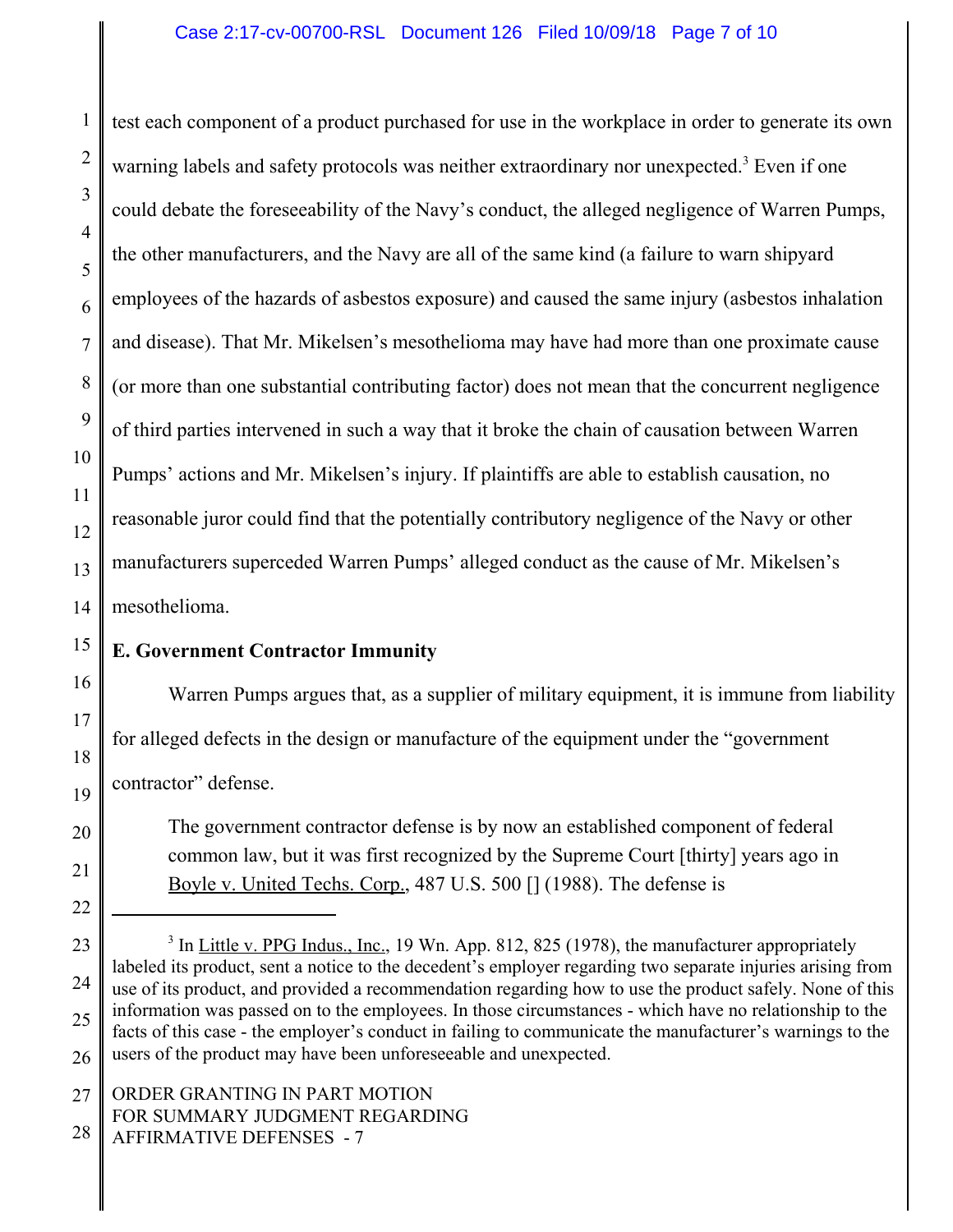## Case 2:17-cv-00700-RSL Document 126 Filed 10/09/18 Page 8 of 10

intended to implement and protect the discretionary function exception of the Federal Tort Claims Act ("FTCA"), 28 U.S.C. § 2680(a), which was enacted after World War II. The defense allows a contractor-defendant to receive the benefits of sovereign immunity when a contractor complies with the specifications of a federal government contract. Boyle, 487 U.S. at 511–12 []. As the Court said in Boyle, "[i]t makes little sense to insulate the Government against financial liability for the judgment that ... equipment is necessary when the Government produces the equipment itself, but not when it contracts for the production."  $\underline{Id}$  at 512 [].

In re Hanford Nuclear Reservation Litig., 534 F.3d 986, 1000 (9th Cir. 2008). A private party claiming the benefits of the government's sovereign immunity must show that "(1) the United States set forth reasonably precise specifications; (2) the equipment conformed to those specifications; and (3) the supplier provided the United States with adequate warnings of the dangers." Rodriguez v. Lockheed Martin Corp., 627 F.3d 1259, 1266 (9th Cir. 2010) (internal quotation marks omitted). The general theory is that where the government hires a company to produce a piece of equipment and specifies the manner in which that task is to be performed, the company is entitled to the same immunity from liability that the government would enjoy because it was acting as an arm of the government, without independent discretion. Bixby v. KBR, Inc., 748 F. Supp.2d 1224, 1242 (D. Or. 2010).

In the context of Warren Pumps' motion for summary judgment, the Court found that it had not proven, as a matter of law, that the Navy had reasonably precise specifications requiring the use of asbestos in Warren Pumps' products or precluding the warnings and labeling that would otherwise be required by state law. The question here is whether Warren Pumps has raised a genuine issue of fact regarding the existence of those specifications. Warren Pumps offers the following opinions of its expert, Rear Admiral David P. Sargent, Jr. (Ret.) to support

### 27 28 ORDER GRANTING IN PART MOTION FOR SUMMARY JUDGMENT REGARDING AFFIRMATIVE DEFENSES - 8

1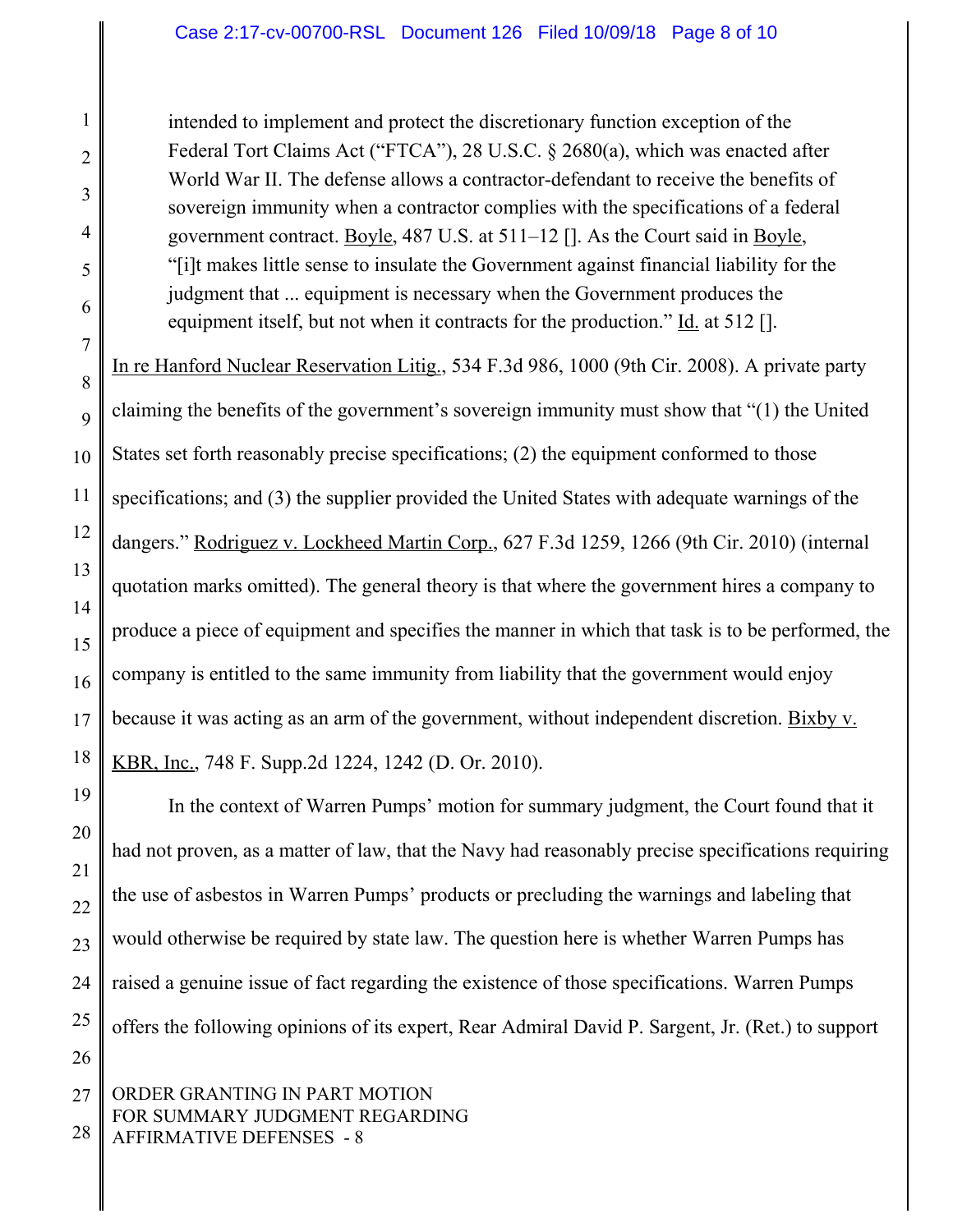its government contractor defense:

1

2

3

4

5

6

7

8

9

10

11

12

13

14

15

16

17

18

• that "[t]he U.S. Navy, not original equipment manufacturers, specified in detail the content and technical details of all gaskets, packing materials, and insulation to be used in all U.S. Navy shipboard equipment for both original and replacement applications" (Dkt. # 102-5 at 33);

• that these "specifications were communicated to vendors such as Warren Pumps when Navy . . . issued Invitation for Bids/Request for Proposals for the manufacture or supply of certain equipment, products and materials" (Dkt. # 102-5 at 34); and

• that "OEMs<sup>[]</sup> such as Warren Pumps would not have been permitted, under the specifications, associated regulations and procedures, nor under the actual practice as it evolved in the field, to vary or to deviate in any respect from the Navy specifications in supplying equipment, including affixing any type of warning or caution statement to equipment intended for installation in a Navy ship, beyond those specifically required by the Navy without prior discussion and express approval by the Navy" (Dkt. # 102-5 at 35).

19 20 21 22 23 24 25 26 Rear Admiral Sargent does not identify any particular specification, regulation, or procedure that required Warren Pumps to use asbestos in its products or that precluded it from providing warnings in the instructions or labels on the equipment. Plaintiffs have not challenged the admissibility of this evidence, however, instead simply choosing to ignore its existence. See Dkt. #86 at 19 (declaring that "[t]here is no indication that asbestos-related warnings would have been rejected"); Dkt. # 111 at 10 (asserting that the government contractor defense relies on "the existence of military specifications and the fact that the Navy bought products from Warren").

27 28 ORDER GRANTING IN PART MOTION FOR SUMMARY JUDGMENT REGARDING AFFIRMATIVE DEFENSES - 9